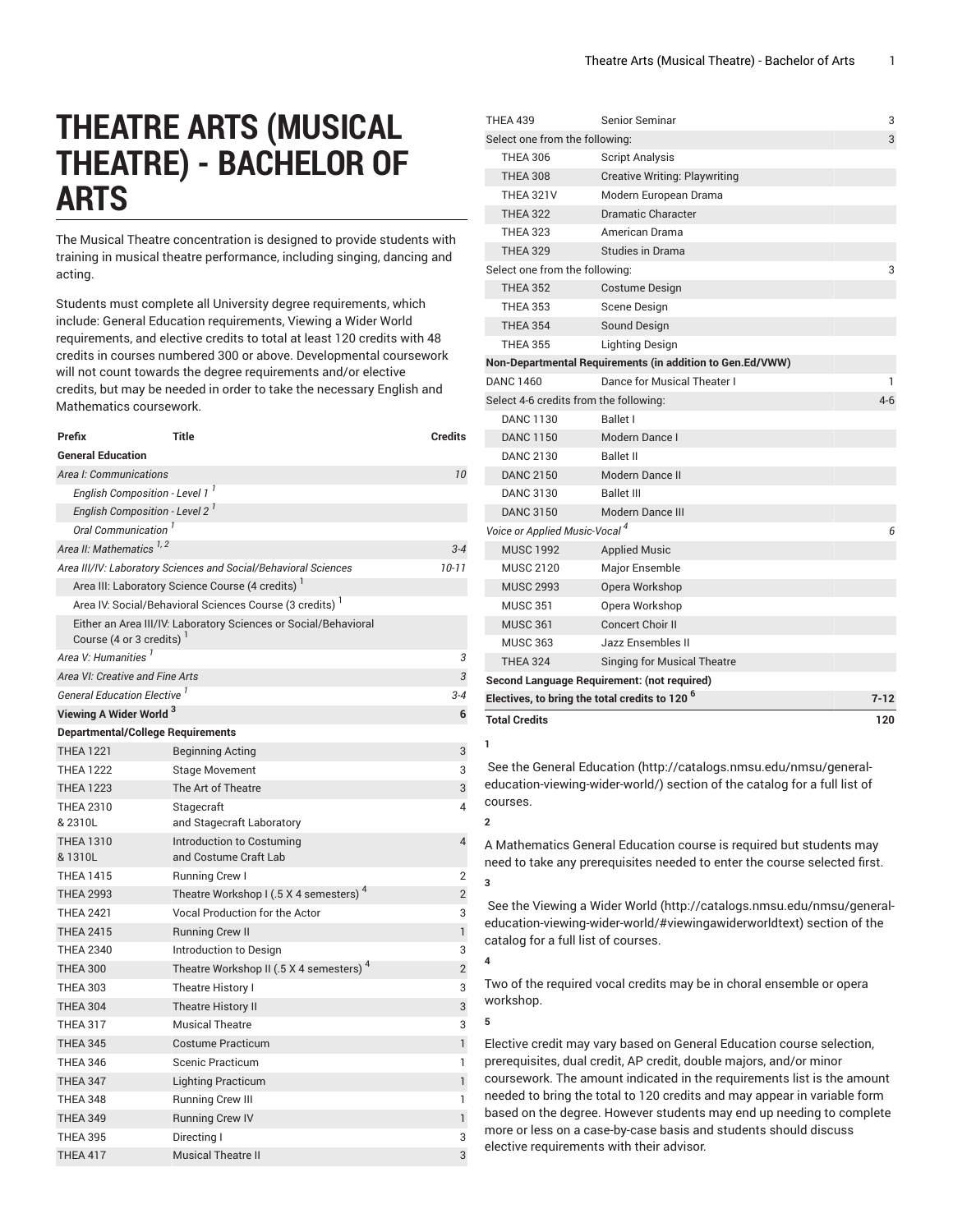### **Second Language Requirement**

For the Bachelor of Arts in Theatre Arts with a Concentration in Musical Theatre there is no second language requirement for the degree.

## **A Suggested Plan of Study**

This roadmap assumes student placement in MATH 1130G Survey of Mathematics and ENGL 1110G Composition I . The contents and order of this roadmap may vary depending on initial student placement in mathematics and english. It is only a suggested plan of study for students and is not intended as a contract. Course availability may vary from fall to spring semester and may be subject to modification or change.

#### **First Year**

| Fall                                               |                                                                        | <b>Credits</b> |
|----------------------------------------------------|------------------------------------------------------------------------|----------------|
| <b>ENGL 1110G</b>                                  | Composition I (C- or better)                                           | 4              |
| <b>MATH 1130G</b>                                  | Survey of Mathematics (C- or better)                                   | 3              |
| Science Course <sup>2</sup>                        | Either an Area III/IV: Laboratory Sciences Course or Social/Behavioral | $3 - 4$        |
| <b>THEA 1221</b>                                   | Beginning Acting (C- or better) <sup>3</sup>                           | 3              |
| <b>THEA 1223</b>                                   | The Art of Theatre (C- or better)                                      | 3              |
| <b>THEA 2993</b>                                   | Theatre Workshop I (C- or better)                                      | 0.5            |
|                                                    | <b>Credits</b>                                                         | 16.5-17.5      |
| Spring                                             |                                                                        |                |
| Area III: Laboratory Science Course <sup>2</sup>   |                                                                        | $\overline{4}$ |
|                                                    | Area IV: Social/Behavioral Sciences Course <sup>2</sup>                | 3              |
| Area V: Humanities Course <sup>2</sup>             |                                                                        | 3              |
| <b>THEA 2310</b><br>& 2310L<br>or THEA 1222        | Stagecraft (C- or better in both) <sup>3</sup><br>or Stage Movement    | 4              |
| <b>THEA 1415</b>                                   | Running Crew I (C- or better)                                          | $\overline{2}$ |
| <b>THEA 2993</b>                                   | Theatre Workshop I (C- or better)                                      | 0.5            |
|                                                    | <b>Credits</b>                                                         | 16.5           |
| <b>Second Year</b>                                 |                                                                        |                |
| Fall                                               |                                                                        |                |
| Choose one from the following:                     |                                                                        | 3              |
| <b>ENGL 2210G</b>                                  | Professional & Technical Communication                                 |                |
| <b>ENGL 2221G</b>                                  | Writing in the Humanities and Social Science                           |                |
| <b>THEA 1310</b>                                   | Introduction to Costuming                                              | $\overline{4}$ |
| & 1310L                                            | and Costume Craft Lab (C- or better in both) <sup>3</sup>              |                |
| <b>THEA 2993</b>                                   | Theatre Workshop I (C- or better)                                      | 0.5            |
| <b>THEA 2415</b>                                   | Running Crew II (C- or better)                                         | $\mathbf{1}$   |
| <b>THEA 2421</b>                                   | Vocal Production for the Actor (C- or better)                          | 3              |
| <b>THEA 2340</b>                                   | Introduction to Design (C- or better)                                  | 3              |
| <b>THEA 303</b>                                    | Theatre History I (C- or better)                                       | 3              |
|                                                    | <b>Credits</b>                                                         | 17.5           |
| Spring                                             |                                                                        |                |
| Choose one from the following:                     |                                                                        | 3              |
| <b>ACOM 1130G</b>                                  | Effective Leadership and Communication in                              |                |
|                                                    | Agriculture                                                            |                |
| <b>COMM 1115G</b>                                  | Introduction to Communication                                          |                |
| <b>COMM 1130G</b>                                  | <b>Public Speaking</b>                                                 |                |
| <b>HNRS 2175G</b>                                  | Introduction to Communication Honors                                   |                |
| Area V: Creative and Fine Arts Course <sup>2</sup> |                                                                        | 3              |
| <b>THEA 1222</b><br>or THEA 2310                   | Stage Movement (C- or better) THEA 2310 requires<br>lab                | 3              |
| <b>THEA 2993</b>                                   | or Stagecraft                                                          | 0.5            |
|                                                    | Theatre Workshop I (C- or better)                                      |                |

| <b>THEA 317</b>                                    | Musical Theatre (C- or better)                    | 3              |  |
|----------------------------------------------------|---------------------------------------------------|----------------|--|
| <b>THEA 345</b>                                    | Costume Practicum (C- or better)                  | 1              |  |
| <b>THEA 348</b>                                    | Running Crew III (C- or better)                   | 1              |  |
| <b>DANC 1460</b>                                   | Dance for Musical Theater I (C- or better)        | 1              |  |
| <b>MUSC 1992</b>                                   | Applied Music (C- or better) <sup>4</sup>         | 2              |  |
|                                                    | <b>Credits</b>                                    | 17.5           |  |
| <b>Third Year</b>                                  |                                                   |                |  |
| Fall                                               |                                                   |                |  |
| General Education Elective Course <sup>2</sup>     |                                                   | $3 - 4$        |  |
| <b>THEA 300</b>                                    | Theatre Workshop II (C- or better)                | 0.5            |  |
| <b>THEA 346</b>                                    | Scenic Practicum (C- or better)                   | 1              |  |
| <b>THEA 347</b>                                    | Lighting Practicum (C- or better)                 | $\mathbf{1}$   |  |
| <b>THEA 349</b>                                    | Running Crew IV (C- or better)                    | 1              |  |
| Choose one from the following:                     |                                                   | 3              |  |
| <b>THEA 306</b>                                    | <b>Script Analysis</b>                            |                |  |
| <b>THEA 308</b>                                    | <b>Creative Writing: Playwriting</b>              |                |  |
| <b>THEA 321V</b>                                   | Modern European Drama (C- or better) <sup>5</sup> |                |  |
| <b>THEA 322</b>                                    | <b>Dramatic Character</b>                         |                |  |
| <b>THEA 323</b>                                    | American Drama (C- or better)                     |                |  |
| <b>THEA 329</b>                                    | <b>Studies in Drama</b>                           |                |  |
| Elective Course <sup>8</sup>                       |                                                   | 2              |  |
| <b>MUSC 1992</b>                                   | Applied Music (C- or better) <sup>4</sup>         | $\overline{2}$ |  |
|                                                    | <b>Credits</b>                                    | 13.5-14.5      |  |
| Spring                                             |                                                   |                |  |
| Viewing a Wider World Course <sup>6</sup>          |                                                   | 3              |  |
| <b>THEA 300</b>                                    | Theatre Workshop II (C- or better)                | 0.5            |  |
| <b>THEA 304</b>                                    | Theatre History II (C- or better)                 | 3              |  |
| <b>THEA 395</b>                                    | Directing I (C- or better)                        | 3              |  |
| <b>THEA 417</b>                                    | Musical Theatre II (C- or better)                 | 3              |  |
| DANC Course Elective (C- or better) <sup>7</sup>   |                                                   | $1-3$          |  |
| <b>MUSC 1992</b>                                   | Applied Music (C- or better) <sup>4</sup>         | $\overline{2}$ |  |
|                                                    | <b>Credits</b>                                    | 15.5-17.5      |  |
| <b>Fourth Year</b>                                 |                                                   |                |  |
| Fall                                               |                                                   |                |  |
| Viewing a Wider World Course <sup>6</sup>          |                                                   | 3              |  |
| DANC Course Elective <sup>7</sup>                  |                                                   | 3              |  |
| <b>THEA 300</b>                                    | Theatre Workshop II (C- or better)                | 0.5            |  |
| <b>THEA 439</b>                                    | Senior Seminar (C- or better)                     | 3              |  |
| Elective Course (Upper-Division) <sup>8</sup>      |                                                   | 3              |  |
|                                                    | <b>Credits</b>                                    | 12.5           |  |
| Spring                                             |                                                   |                |  |
| <b>THEA 300</b>                                    | Theatre Workshop II (C- or better)                | 0.5            |  |
| Choose one from the following:                     |                                                   | 3              |  |
| <b>THEA 352</b>                                    | Costume Design (C- or better)                     |                |  |
| <b>THEA 353</b>                                    | Scene Design (C- or better)                       |                |  |
| <b>THEA 354</b>                                    | Sound Design (C- or better)                       |                |  |
| <b>THEA 355</b>                                    | Lighting Design (C- or better)                    |                |  |
| Elective Course (Upper-Division) <sup>8</sup>      |                                                   | 4              |  |
| Elective Course (Upper-Division) <sup>8</sup><br>3 |                                                   |                |  |
|                                                    | <b>Credits</b>                                    | 10.5           |  |
|                                                    | <b>Total Credits</b>                              | 120-124        |  |
|                                                    |                                                   |                |  |

MATH 1130G Survey of Mathematics is suggested for the degree but students may need to take any prerequisites needed to enter MATH 1130G first or any other General Education Mathematics course.

**1**